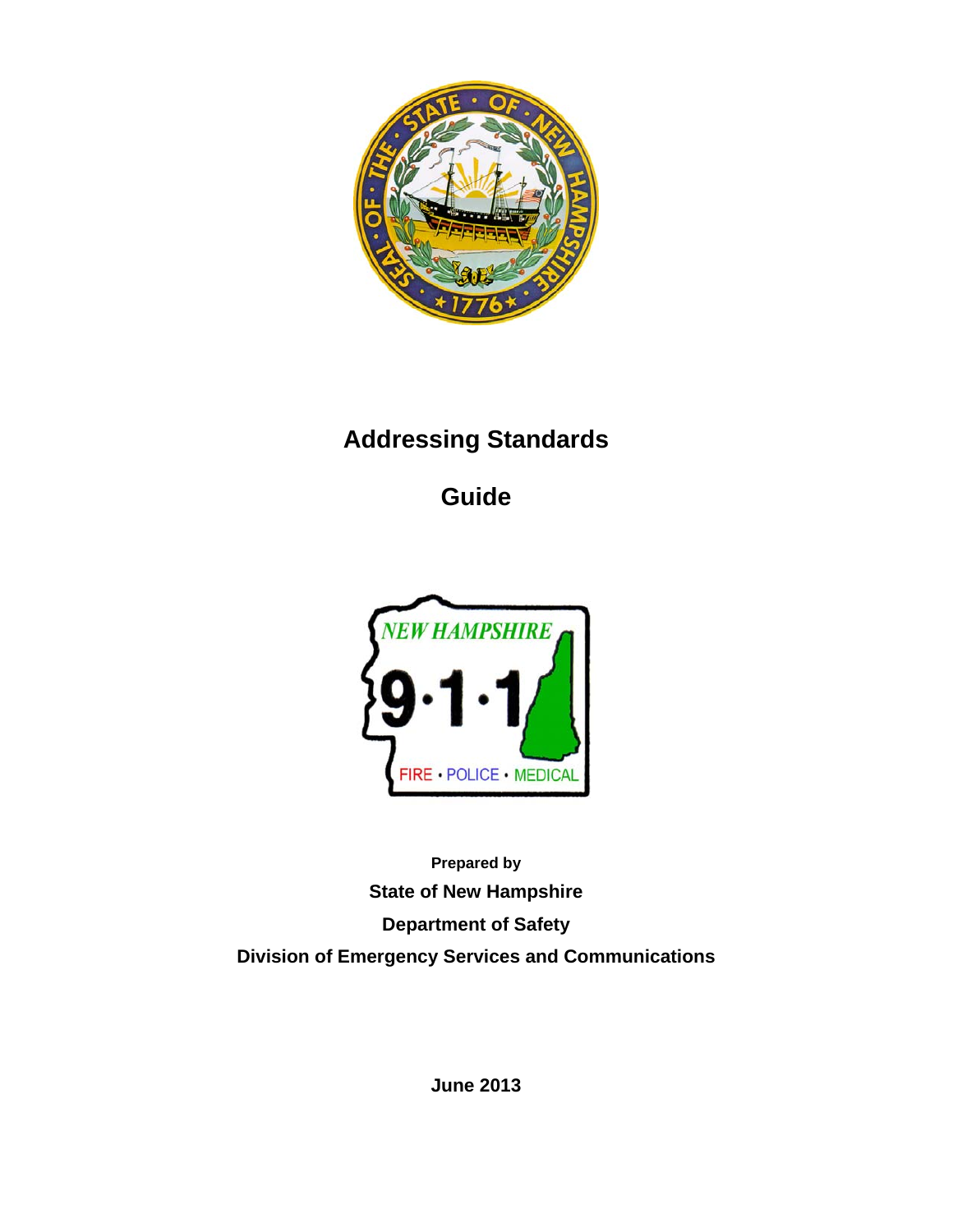# **Table of Contents**

| <b>TABLE OF CONTENTS</b>                 | $\overline{2}$          |
|------------------------------------------|-------------------------|
| <b>PURPOSE</b>                           | 3                       |
| <b>RECOMMENDATIONS</b>                   | $\mathbf{3}$            |
| <b>STREETS</b>                           | $\overline{\mathbf{4}}$ |
| <b>STREET NAMING</b>                     | $\overline{\mathbf{4}}$ |
| <b>STREET NUMBERING</b>                  | 6                       |
| <b>ISLANDS</b>                           | 8                       |
| <b>DRIVEWAYS</b>                         | 8                       |
| <b>ADDRESSABLE STRUCTURES</b>            | 9                       |
| <b>MULTI-UNIT STRUCTURES</b>             | 11                      |
| <b>LANDMARKS</b>                         | 13                      |
| <b>INTERSTATE AND FREEWAY ADDRESSING</b> | 13                      |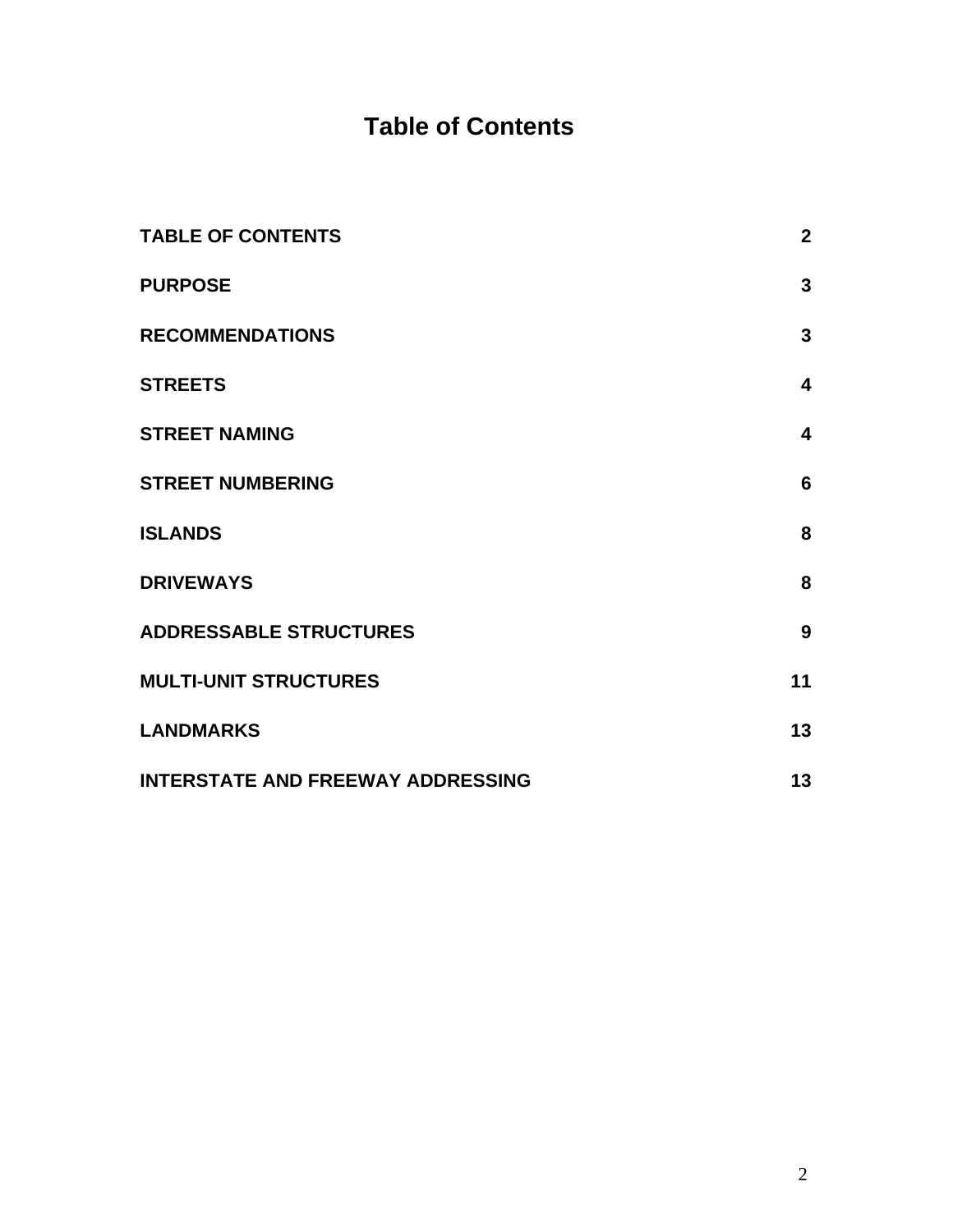#### **Purpose**

**A central goal of the New Hampshire Division of Emergency Services and Communications (DESC) Data Operations Unit is to eliminate possible confusion for all emergency personnel when responding to an emergency call.** 

The intention of this document is to clearly catalogue for all parties involved in the addressing process or the standards used by the DESC when formulating addressing recommendations. Time is a critical factor in the delivery of emergency services, and can mean the difference between life and death. A confusing, misleading or ambiguous addressing system could slow response times, possibly with disastrous consequences. To help ensure that New Hampshire emergency calls receive the fastest emergency response possible, the DESC has developed the following addressing standards because a clear, rational, and unambiguous addressing system will help minimize both response time and errors.

All of the standards found in this document have been adopted from the addressing standards of the National Emergency Number Association (NENA). Many of these standards have been expanded upon to meet the needs of New Hampshire, with its mixture of urban and rural settings, and its sometimes irregular road network. These standards will not address every situation encountered in a given municipality; instead they are intended to serve as a guide through which DESC personnel will evaluate both typical and atypical situations.

#### **Recommendations**

The recommendations that the DESC provides to a municipality are designed to help improve the local addressing system. In the State of New Hampshire each city or town is responsible for the naming of the roads and the addressing of the buildings within its jurisdiction (RSA 231:133 and RSA 231:133-a). As the naming and addressing authority, the municipality can adopt any naming or addressing system it chooses that does not conflict with the pertinent RSA's. Because the naming of streets and the addressing of buildings are a municipality's responsibility, the DESC can only make addressing recommendations to the municipality. The municipality can then choose to adopt those recommendations or institute some other system of their own devising.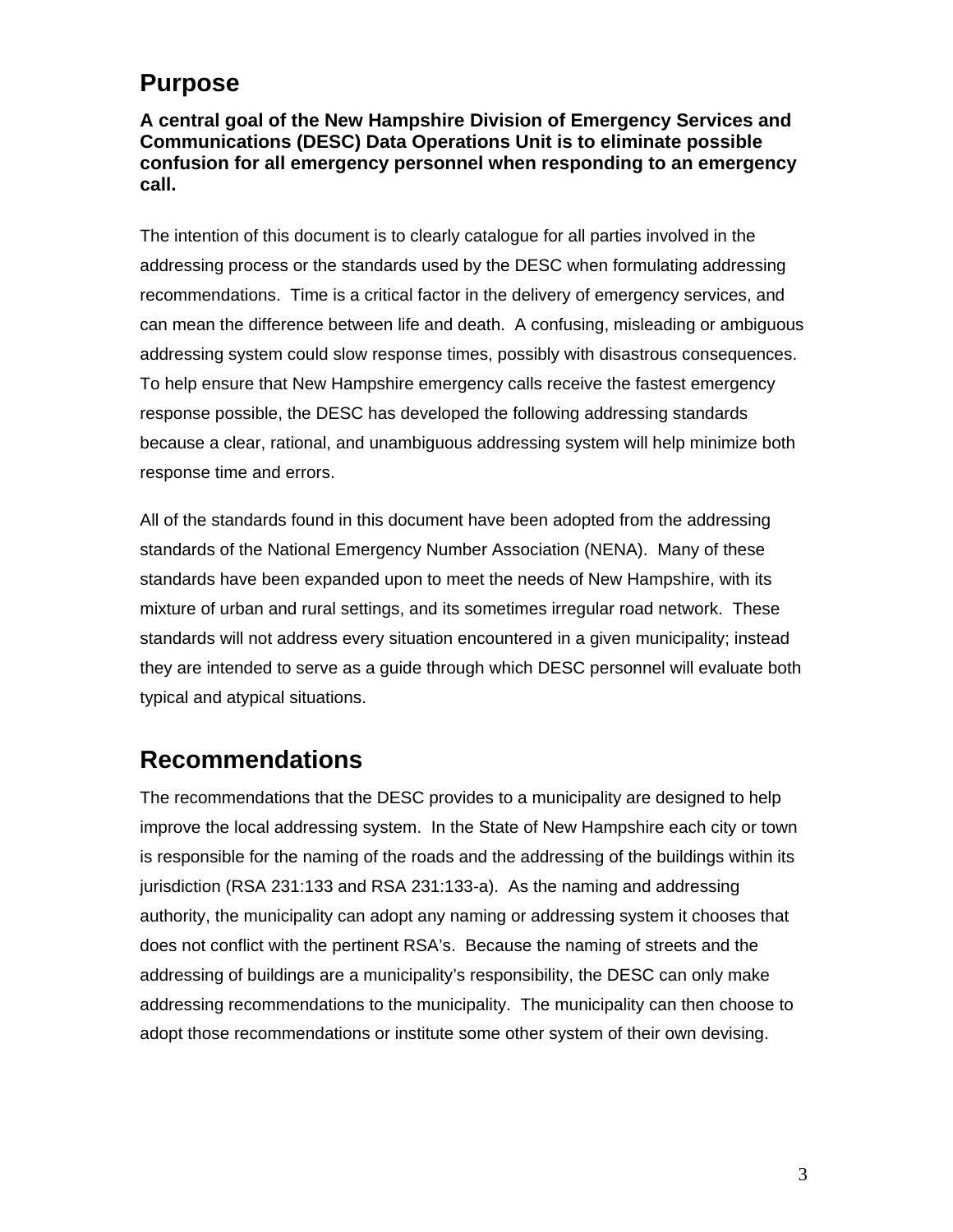### **Streets**

It is the recommendation of the DESC to have a municipality-wide standard for which side of the road odd and even addresses are assigned. The strong preference of the DESC is to have odds on the left side and evens on the right side, however the opposite is also acceptable. Regardless of which method is chosen, the odd/even standard should be consistent throughout the entire community

If a section of road is impassable, creating two separate segments each of which is mutually independent, each of these disconnected sections should receive its own unique road name.

 Any road, either publicly or privately maintained, or in a development such as an apartment complex, which may be traversed by an emergency service vehicle, and provide access to three or more addressable structures should be named and assigned address ranges.

 Exception: Short drives and shared parking areas providing access to three or more structures that are all clearly visible from the main road, and which present no questions regarding the sequence of the structures may be addressed from the main road.



### **Street Naming**

Each street within a municipality should be given its own unique road name to prevent confusion on the part of emergency responders. In the case of a new road, the municipality is prohibited from choosing a name "which is already in use, or which is confusingly similar to any such existing name or which otherwise might delay the location of any address in an emergency" per RSA 231:133.

In the case of existing road names which are identical or confusingly similar, the DESC recommends that the municipality rename one or more of these roads to eliminate the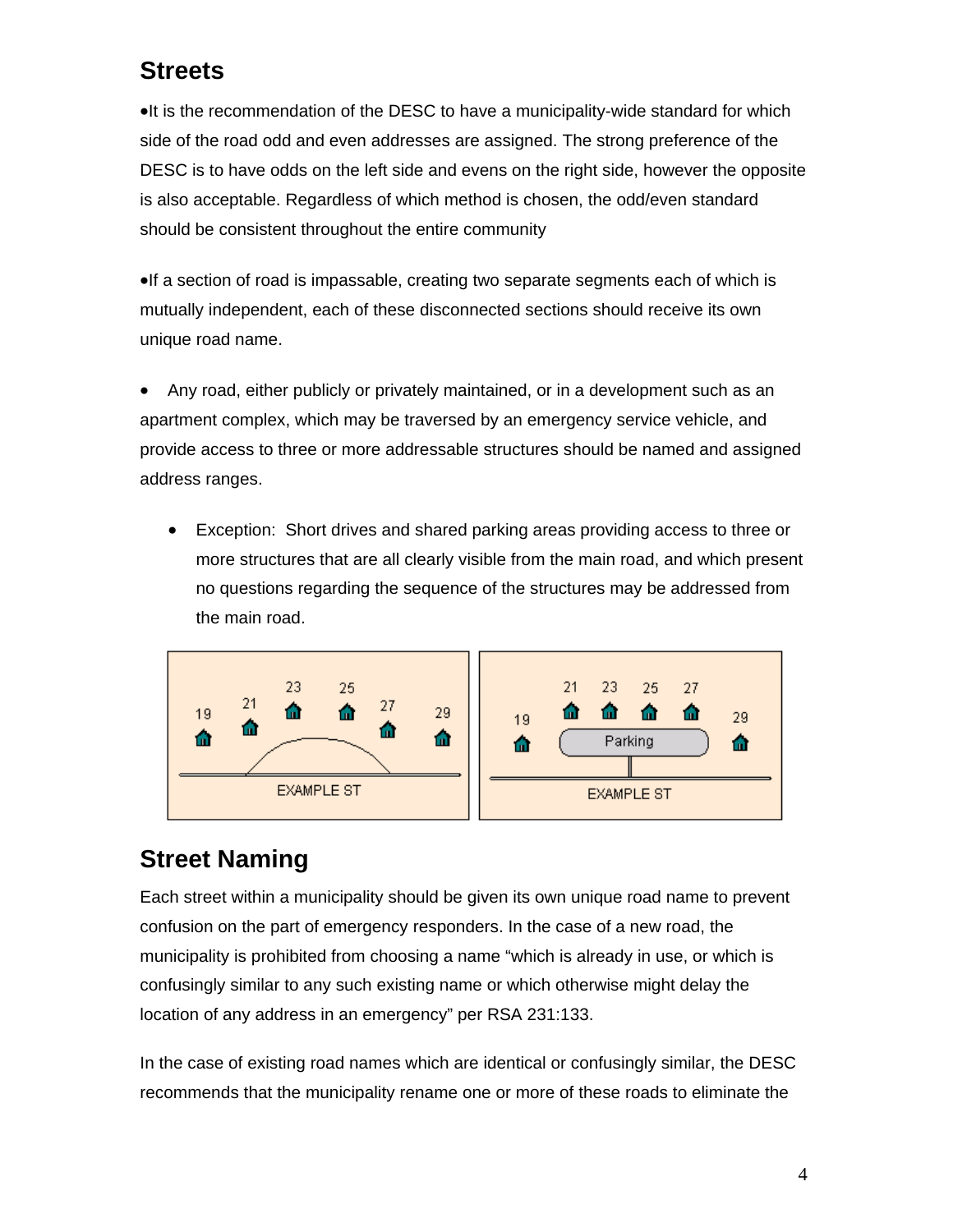potential confusion in responding to an emergency at these locations. However, the municipality is not bound by the RSA to make any changes to road names that were assigned before August 14<sup>th</sup>, 2005.

When naming or renaming roads, the municipality should take the following recommendations into consideration:

- Avoid duplicate street names. A duplicate street name is one in which the main part of the name is shared by more than one street, even if the designators, or directional information is different. Road names can be considered duplicate even if they are spelled differently when they are phonetically identical. SMITH ST, SMYTH ST, SMITH RD, NORTH SMITH ST, SMITH ST SOUTH, SMITH ST EXT are all duplicate road names.
- Avoid confusingly similar street names. A confusingly similar street name is one in which either a large part of the name is shared by more than one street, or the names of more than one street are phonetically similar. OLD COUNTRY RD and COUNTRY LN would be similar sounding road names, as would COUNTRY LN and COUNTY LN and LAUREL AV and LAUREN AV.
- If the road is continuous, avoid changing names at an intersection or a curve or some other point. Also if a road continues through an intersection into diverse directions, the road name should only continue in one of these directions. The other road, or roads, would be their own entities requiring separate, unique identifying names.
- Avoid family names or individual's names, especially living persons and politicians.
- Street names should not contain any special characters such as hyphens, apostrophes, or dashes.
- All road names should contain a suffix which complies with the USPS Postal Standards *Publication 28.*
- Avoid the use of directional's and USPS standard suffixes as road/street names (e.g. EAST ST , NORTH BLVD and PLAZA LN)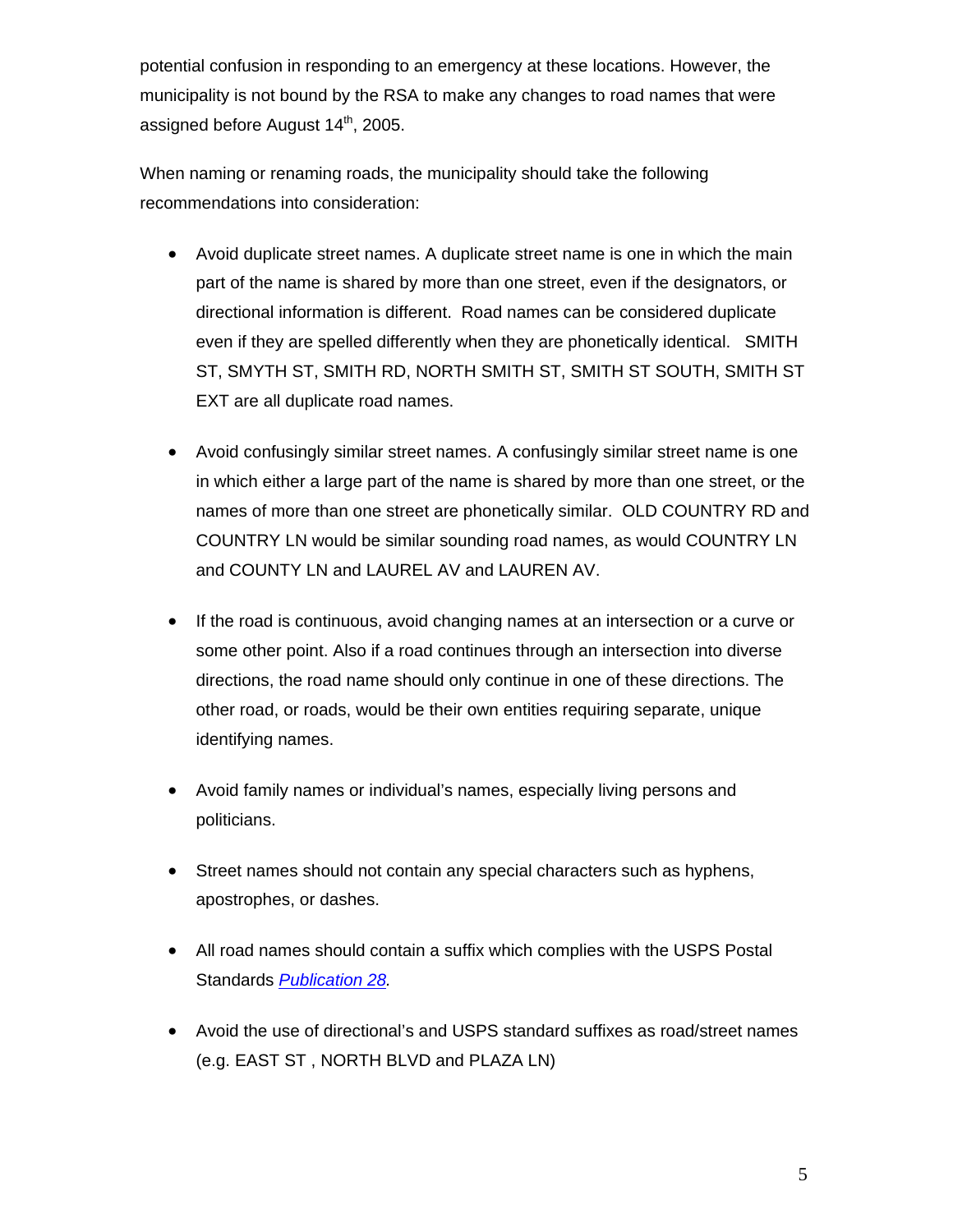• All words within the main body of a street name should be spelled out completely and not abbreviated. This includes valid street suffixes and cardinal directions which are part of the main body of the name, rather than modifiers of the street name. Examples of street names which meet this criteria include WEST ALTON MARINA RD (west in this street name refers to the locality of West Alton, rather than the western section of ALTON MARINA RD), FIRE LANE 24 (LANE is not a designator in this situation), KEARSARGE MOUNTAIN RD (MOUNTAIN should not be abbreviated MTN).

### **Street Numbering**

Address ranges describe the valid addresses on each side of the street for a given road or segment of road. Address ranges should be created and maintained for all roads through the use of a distance based system in which one address is generated on each side of the street for every distance interval (increment). The DESC recommends the use of a fifty (50) foot increment in New Hampshire municipalities. Using a 50 foot increment, a road 4173 feet in length would yield a range of 1/2 to 167/168.

 Exception: In high density areas where 50 feet is not adequate a 10 (ten) foot increment is recommended.

*Address ranges help to form the Master Street Address Guide (MSAG). The MSAG is a data set containing all of the street names in a municipality with each street's address range. Accurate and up to date address ranges will help to ensure that the appropriate emergency service agency is dispatched to a street when the need arises there.* 

When possible, addressing should radiate out from the center of the municipality, with numbers increasing on a given street as one approaches the municipality's borders. To assist with street numbering, municipalities are encouraged to utilize the following suggestions:

- Main thoroughfares which cross a municipality should be numbered from one border to another.
- Whenever possible, addressing conflicts will be minimized on roads that continue from one municipality to another, including the continuation of addressing when necessary.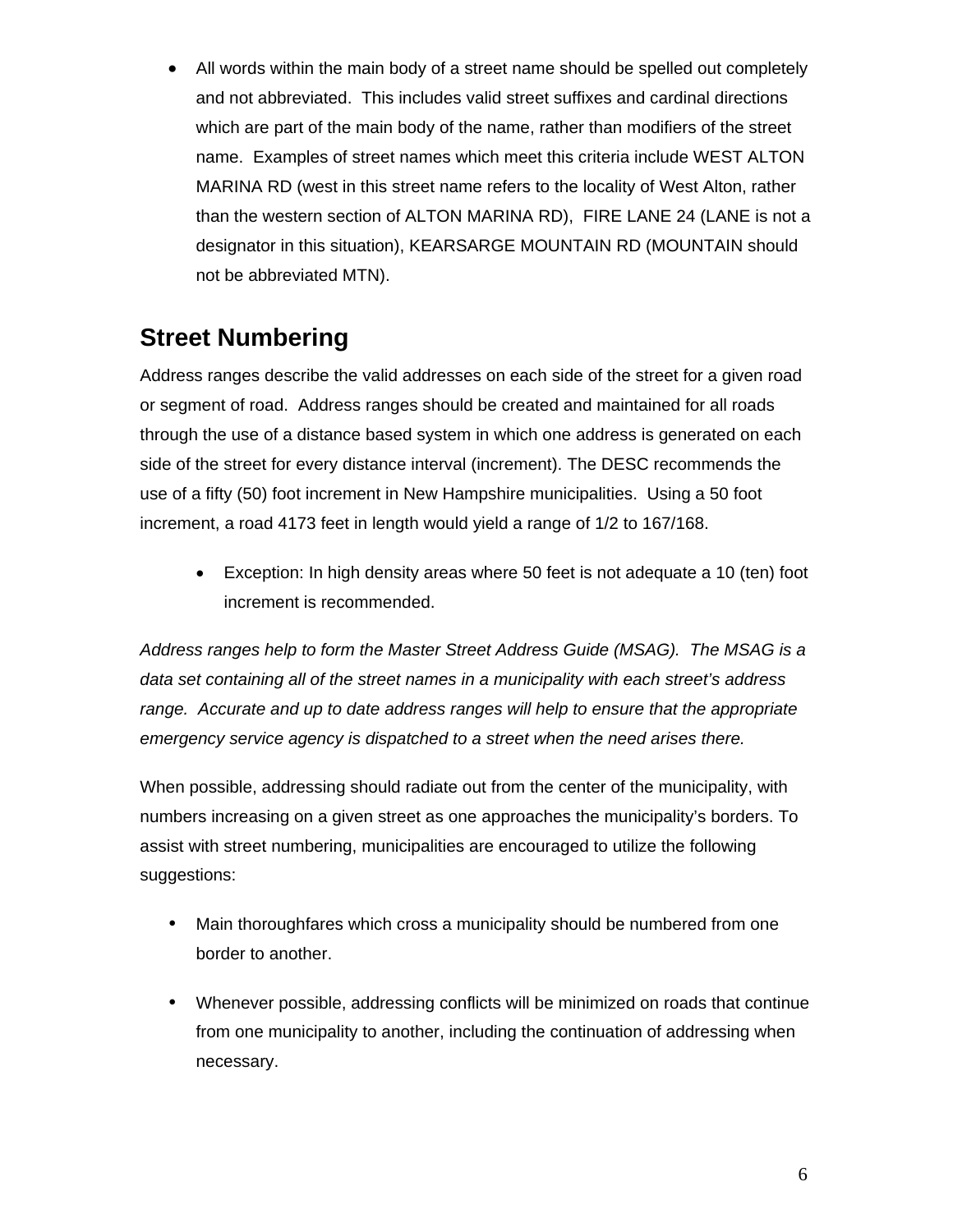Roads beginning in one municipality and terminating in another municipality should be named and addressed consistently. The two municipalities should agree upon a single name for the road, and addressing should continue from the municipality where the road originates to the municipality where the road terminates.



- Streets which form the border between municipalities, or which closely parallel the border should be numbered to prevent the assignment of conflicting or confusing addresses. The street should be addressed as a single entity with the direction of addressing consistent on both sides of the street, one side generating odd addresses, the other side generating even addresses.
- Cul-de-sacs should be numbered in a counter clockwise direction.
- Semicircular or loop streets should be addressed with numbers increasing in the same direction as numbers on the main street that the semicircular street intersects.
- Roads that split around a central median, park, or common area with traffic traveling in only one direction on either side of park should be numbered and addressed as a single unified road (example: parkway).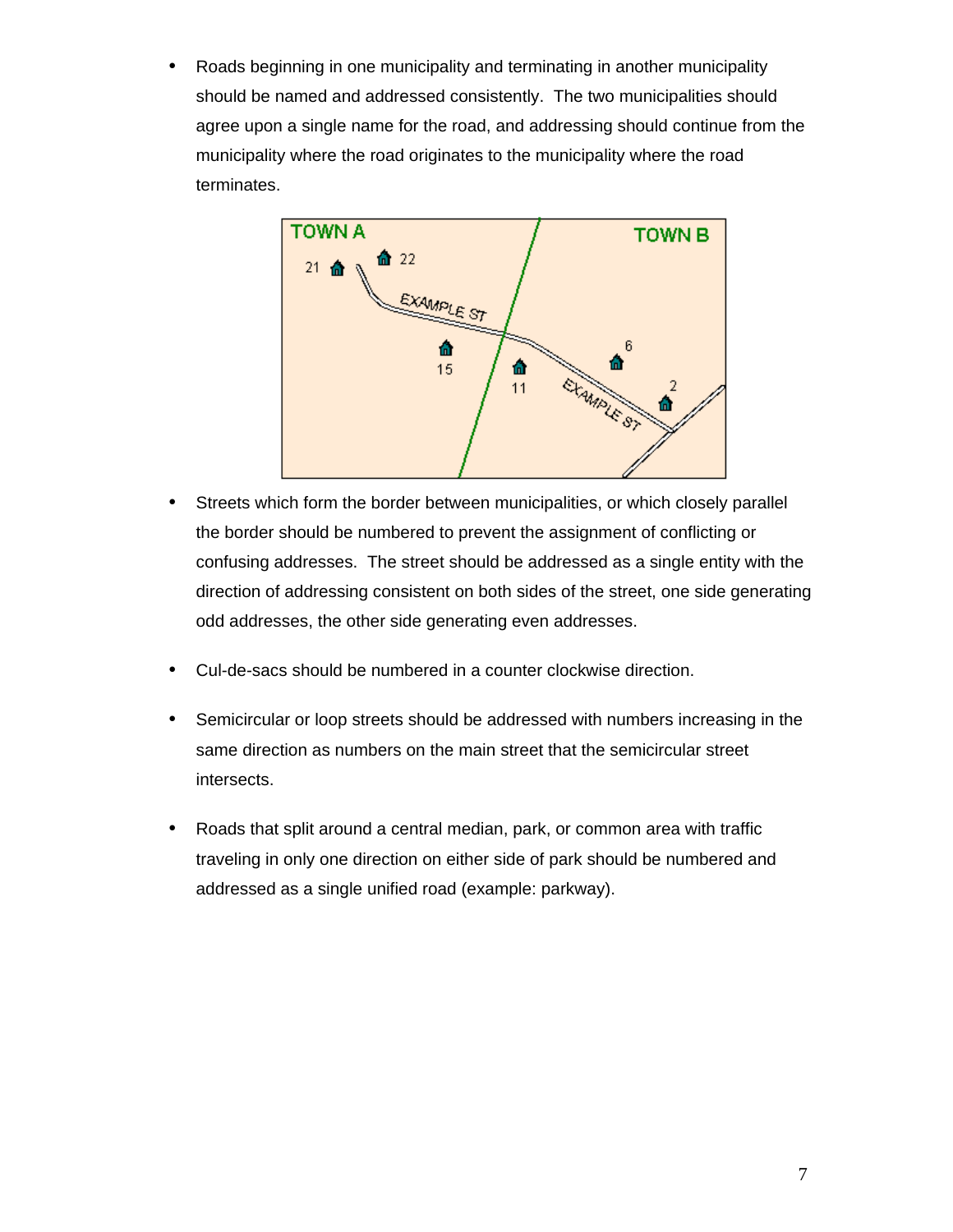

### **Islands**

Islands are considered to be land masses that are completely surrounded by water. Each island should be individually addressed. Addressing for islands can fall into 2 (two) categories:

- If there is only 1 access point to the island the DESC recommends that the main access point to the island should be addressed as #2.
- For more 2 or more access points, the DESC recommends that the numbering start at the northern most point and continue counter clock wise around the island in 50 foot increments.

# **Driveways**

Driveways are intended solely to communicate the location of addressable structures. Driveways do not have their own address ranges. Structures accessed from driveways should obtain their addresses from the street with which the driveway intersects. If only one structure is accessed from a driveway, that structure should derive its address from the increment where the driveway intersects the street. For each additional structure accessed from a driveway an additional address on the main street will be consumed, either above or below the point of intersection. These addresses will no longer be available for assignment to structures with road frontage. This could result in addressing conflicts between structures accessed from the driveway and structures accessed directly from the road.

 When the address range of a road is unable to support the number of structures that are accessed from it due to the presence of driveways with multiple addressable structures, the DESC recommends that the driveways be named and that the structures be addressed from the newly named road.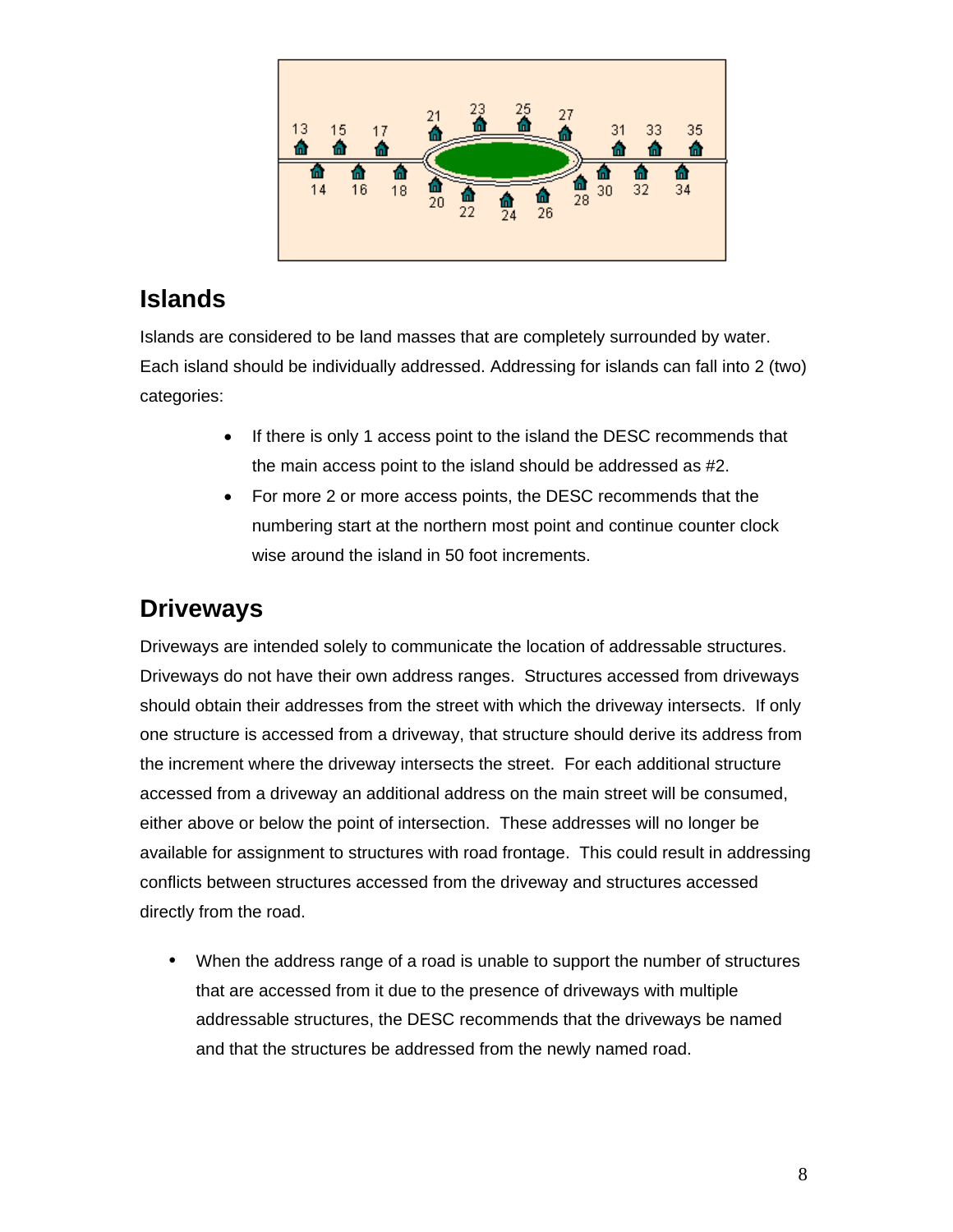Structures accessed from a driveway should be numbered with addresses increasing away from the intersecting street from which the addresses have been derived.



### **Addressable Structures**

Addressable structures are any buildings currently occupied, or which may in the future be occupied, to which emergency services may be dispatched.

- In most situations, the primary access is the point where the structure's driveway meets the road. In densely populated areas such as town and city centers, the primary access is the front door of the structure being addressed.
- Structures on corner lots that are visible from two intersecting roads but only accessible from one road should be addressed from the road it is accessed from.
	- Exception: Structures that can be accessed from the road in which they face should be addressed from the road they face regardless of the access point.
- Structures on corner lots that are visible from only one of the two intersecting roads, however accessible from both roads, should be addressed from the road where the structure is visible.
- Structures on corner lots that are not visible from either intersecting road but which can be accessed via driveway from both streets should be addressed from the road the structure is closer to.
- Structures accessed from semicircular driveways are addressed at the midpoint between the two driveway accesses, assuming that there are no buildings or build able lots between the structure being addressed and the road.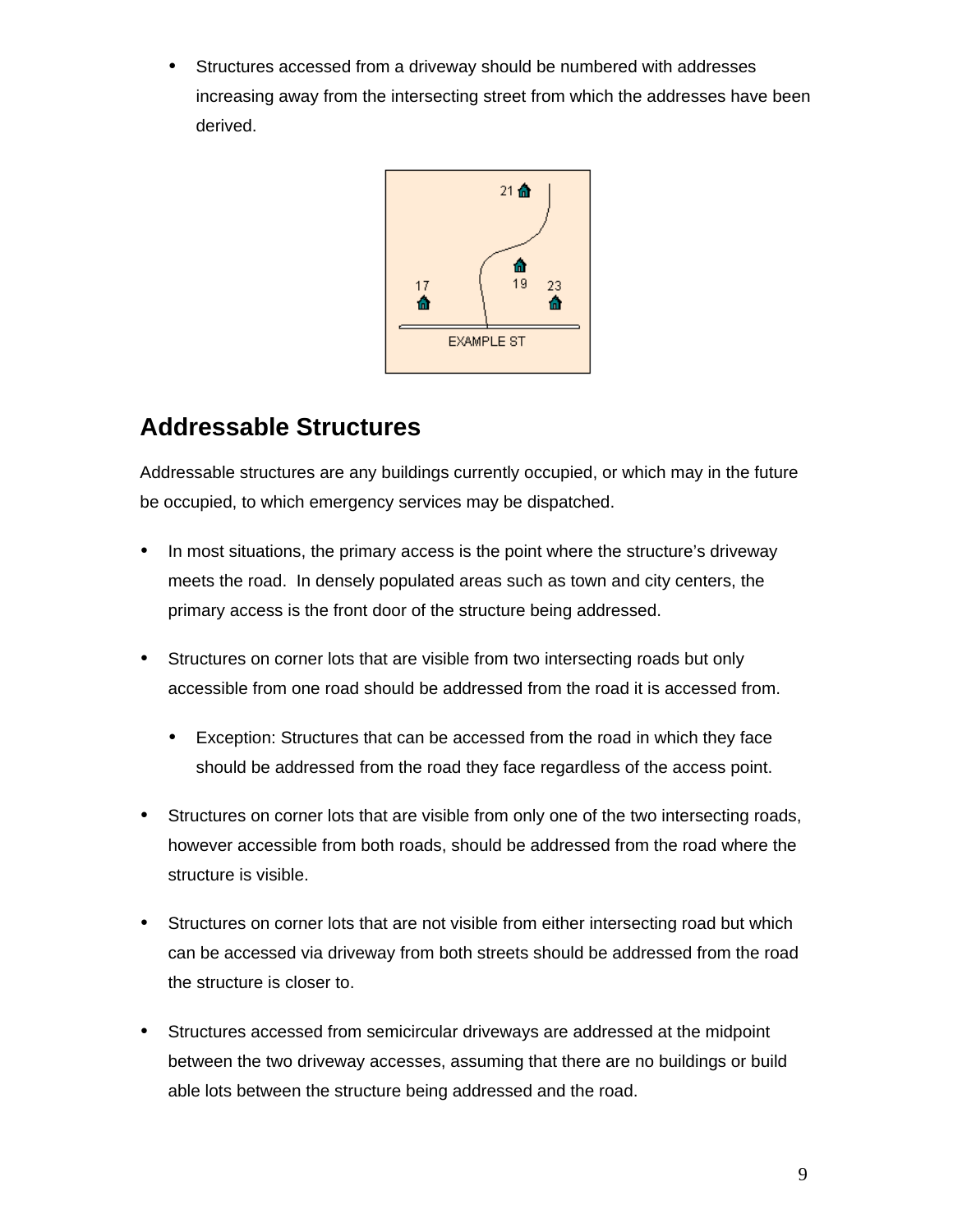- Structures should be addressed from the municipality where the building is located, even if the driveway access point falls in a neighboring municipality. In these cases, the structure will receive a street address consistent with the addressing system in use by the municipality where the access point is located.
	- Exception: If the road name used by the neighboring municipality is duplicate or similar sounding to any of the issuing municipality's road names, the driveway that provides access to the structure should become a named road and the structure should be addressed off the newly named driveway.



- Individual structures within campgrounds will be considered addressable if the structure is independent of the main office or building, or the structure is left at a site year round.
- Addresses should not contain either fractional numbers or letters. Addresses containing either of these should be reassigned a numeric address.
- Communities should refrain from assigning an address that is already in use even when there are multiple buildings on the same parcel.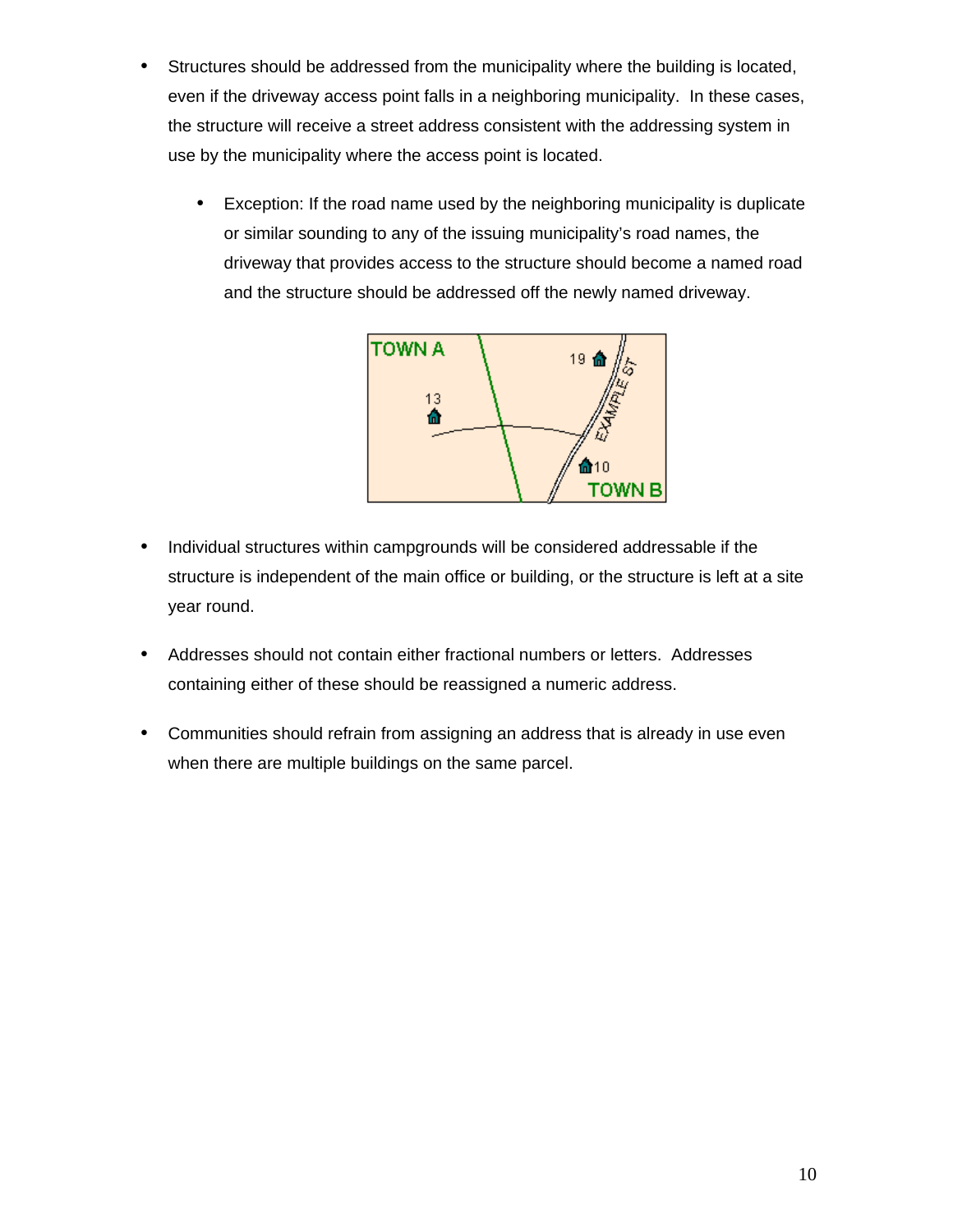### **Multi-unit Structures**

Structures containing multiple units within one discrete building, regardless of whether the building is residential, commercial, industrial, or governmental, should receive a single address, with each tenant within that structure receiving a subaddress. A subaddress is defined as "a unique location designation inside of a structure which has multiple tenants in one street address, for the purpose of identifying each tenant's area within that structure." Subaddresses should contain qualifiers to identify the type of unit within the structure, such as APTor STE. The subaddress qualifiers should conform to USPS standards for secondary units and the proper abbreviations.

| <b>Secondary Unit Designator</b> | <b>Approved Abbreviation</b> |
|----------------------------------|------------------------------|
| <b>APARTMENT</b>                 | <b>APT</b>                   |
| <b>BASEMENT</b>                  | BSMT *                       |
| <b>BUILDING</b>                  | <b>BLDG</b>                  |
| <b>DEPARTMENT</b>                | <b>DEPT</b>                  |
| <b>FLOOR</b>                     | <b>FL</b>                    |
| <b>FRONT</b>                     | FRNT <sup>*</sup>            |
| <b>HANGAR</b>                    | <b>HNGR</b>                  |
| <b>LOBBY</b>                     | LBBY *                       |
| <b>LOT</b>                       | <b>LOT</b>                   |
| <b>LOWER</b>                     | LOWR <sup>*</sup>            |
| <b>OFFICE</b>                    | OFC*                         |
| <b>PENTHOUSE</b>                 | PH <sup>*</sup>              |
| <b>PIER</b>                      | <b>PIER</b>                  |
| <b>REAR</b>                      | REAR <sup>*</sup>            |
| <b>ROOM</b>                      | <b>RM</b>                    |
| <b>SIDE</b>                      | SIDE *                       |
| <b>SLIP</b>                      | <b>SLIP</b>                  |
| <b>SPACE</b>                     | <b>SPC</b>                   |
| <b>STOP</b>                      | <b>STOP</b>                  |
| <b>SUITE</b>                     | <b>STE</b>                   |
| <b>TRAILER</b>                   | <b>TRLR</b>                  |
| <b>UNIT</b>                      | <b>UNIT</b>                  |
| <b>UPPER</b>                     | UPPR <sup>*</sup>            |

\* Does not require secondary range number to follow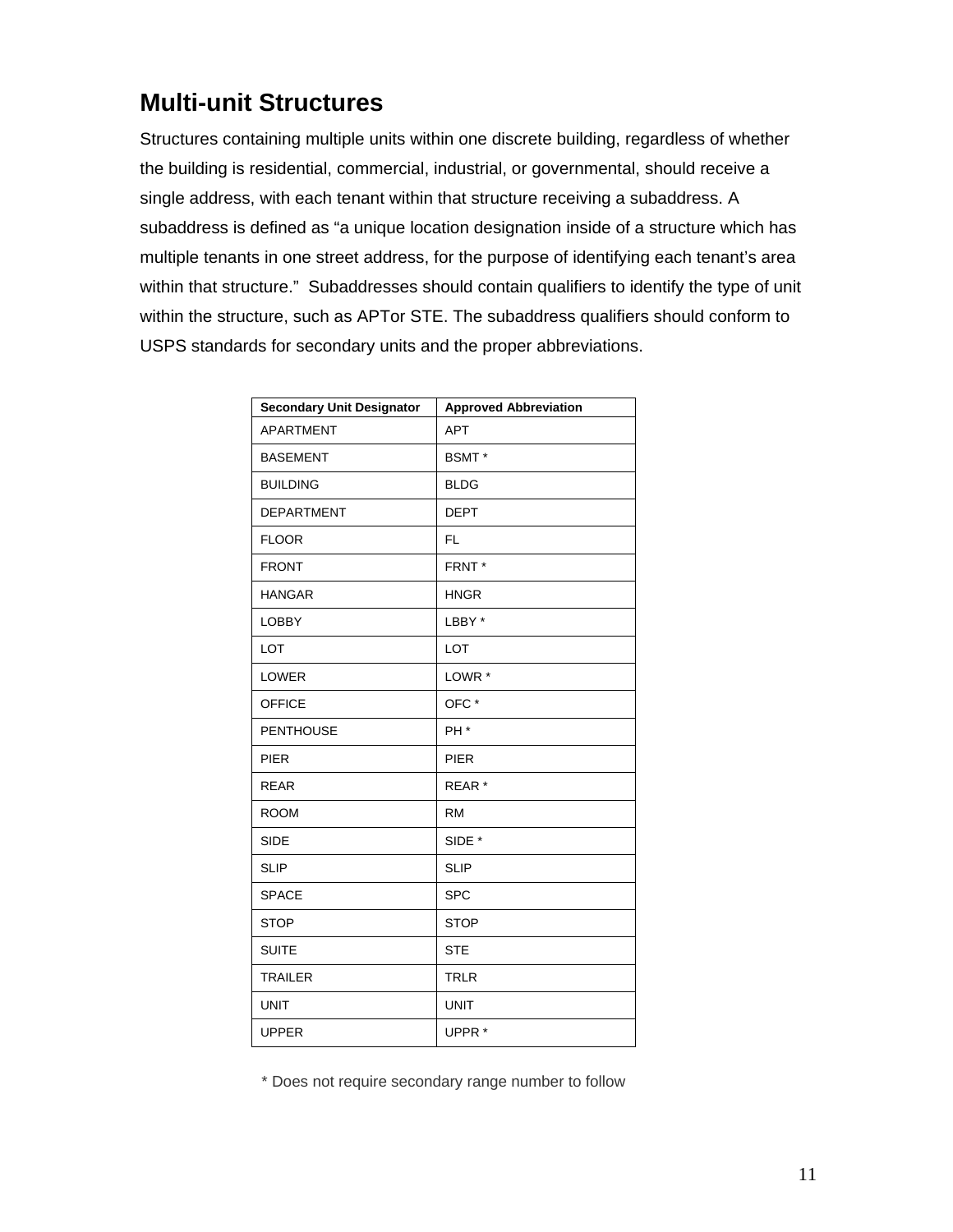Subaddresses should increase away from the point of primary access. In small multiunit structures including duplexes and townhouses, the subaddress should be alpha. In large multi-unit structures subaddresses should be numeric with the first number in the subaddress indicating the floor of the unit or at a minimum, some other type of floor designator. For example, in these buildings, units on the first floor would receive subaddresses between 101 and 199; units on the second floor would receive subaddress between 201 and 299.

- Exception: On a case by case basis row houses, strip malls, or downtown congested store fronts may be addressed at the front door of each adjoining unit, and each unit is treated as its own independent building rather than as a part of a multi-unit structure.
- Basement floors should receive a floor designator of B with a subaddress between 01 and 99.
	- Exception: Within multiple building complexes, each building which meets the definition of an addressable structure should receive its own individual address. The DESC recommends that multiple structures sharing a single address each be reassigned separate addresses
- Special case: Single discrete structures, which have tenants that can only be accessed from separate streets with no internal connecting hall, should be treated as though each access is a separate structure receiving its own unique address.
- Hotels/motels with cottages or cabins or other multi-building complexes, should receive a single address when there is a central building or office, upon which all other structures are dependent. All dependent detached structures should be issued a subaddress.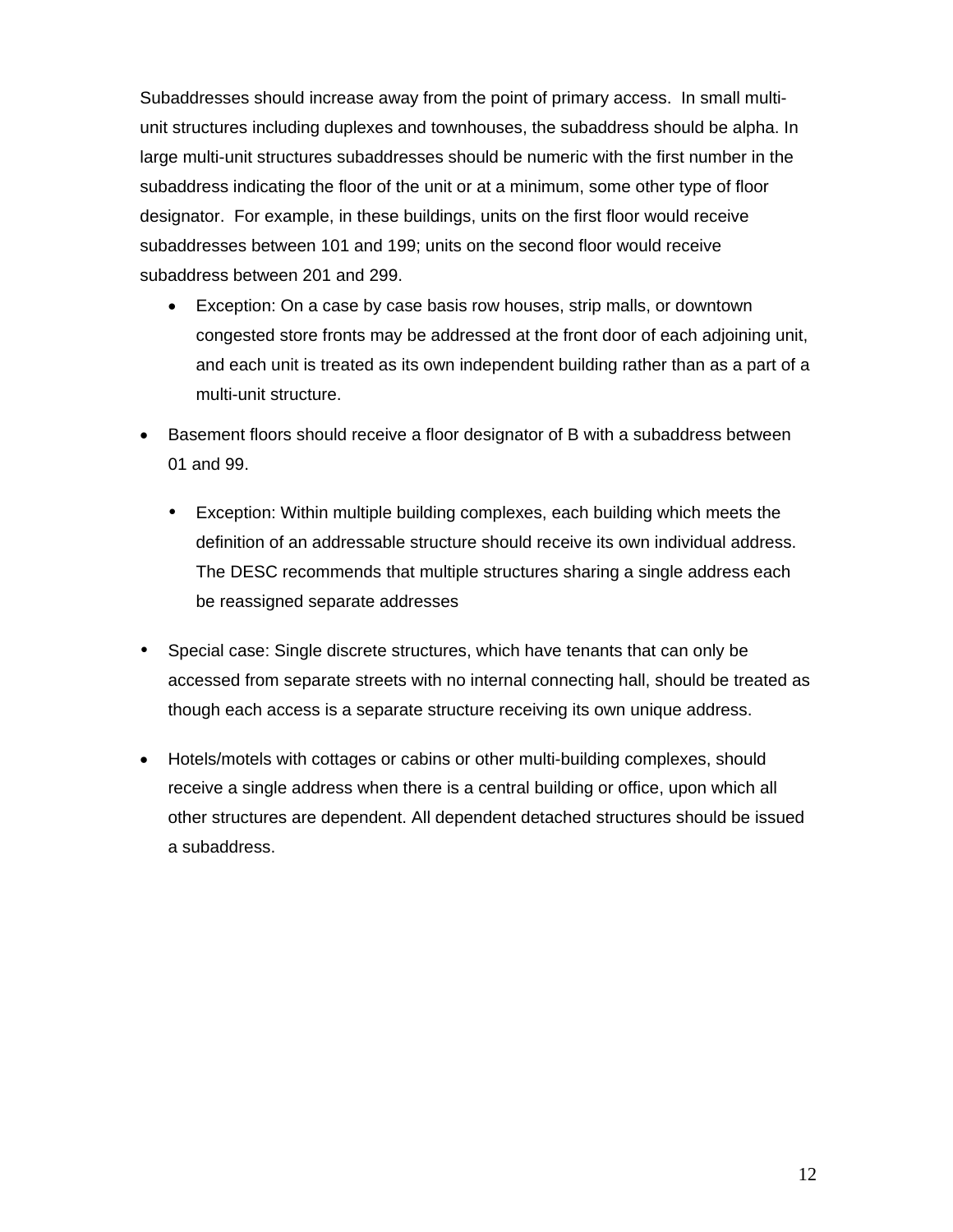### **Landmarks**

The following features should not automatically receive an address. They primarily serve to provide a greater context for emergency responders traveling to the scene of an incident.

| <b>Features Not Requiring</b><br><b>Addresses</b> |
|---------------------------------------------------|
| Boat Launch                                       |
| Boundary                                          |
| <b>Bridge</b>                                     |
| Cemetery                                          |
| Dam                                               |
| Entrance                                          |
| Gate                                              |
| Helipad                                           |
| Hydrant                                           |
| Outbuilding                                       |
| <b>Recreation Area</b>                            |
| Rest Area                                         |
| Tower                                             |
| <b>Trail head</b>                                 |
| Windmill                                          |

#### **Interstate and Freeway Addressing**

Interstates and Freeways, defined as roads that do not have "at-grade interactions", are generally exempt from other addressing standards discussed in this guide.

Interstates and Freeways can only be accessed through interchanges, utilizing on-ramps and off-ramps. They cannot be accessed from adjacent properties or cross roads, and under most circumstances have no stoplights or stop signs.

- If an address for a structure is needed, one should be derived from the mile marker at the access point or the start of the off ramp to which the structure is located.
- If there are multiple structures at a location, each structure should share the same address and receive a unique address suffix. The suffix should start with the letter "A" and increment with each additional structure.
- The street name for the address should be the name of the highway followed by the direction.